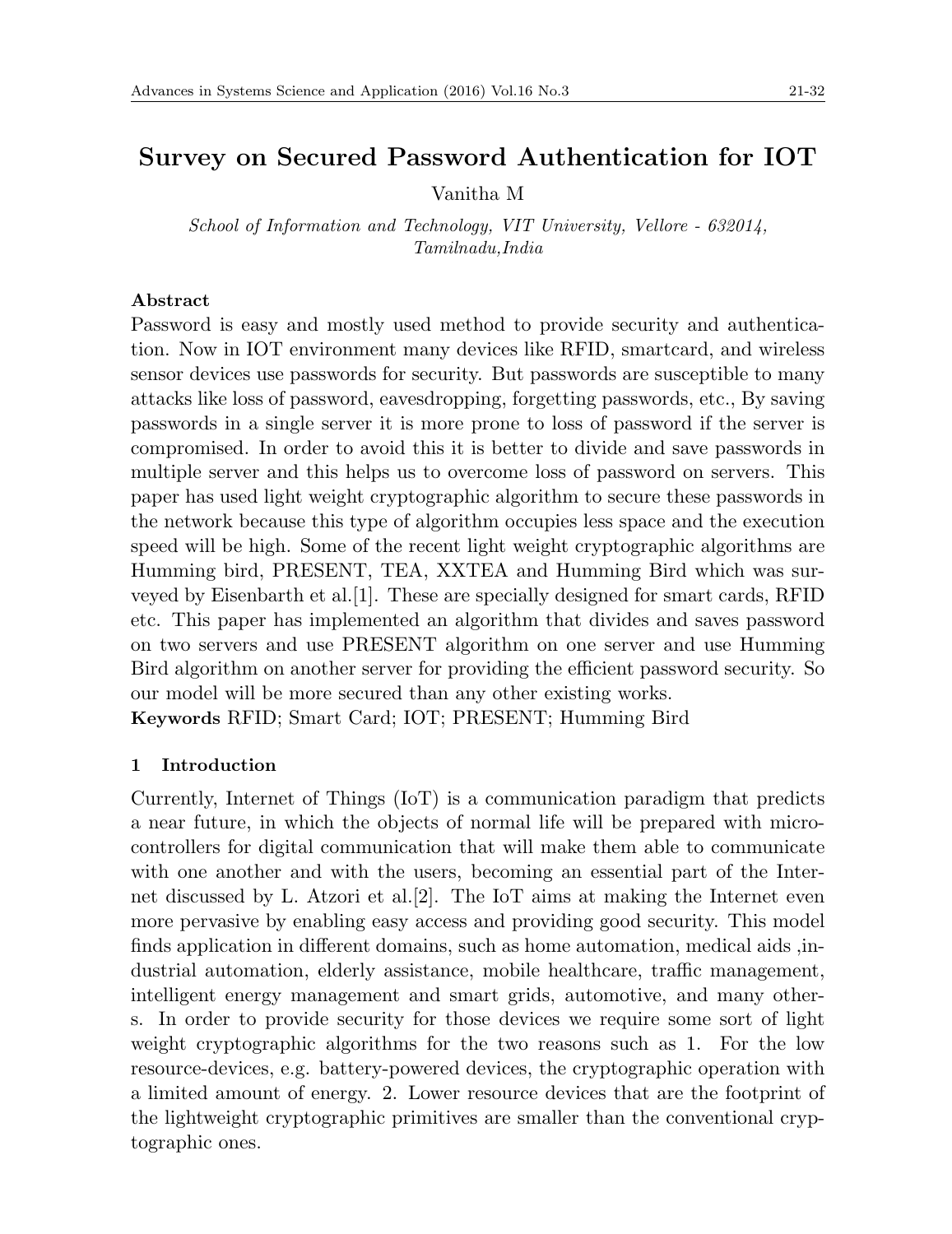Previously password based authentication model transmitted the hash value of the password in the public channel which is easily accessible by the attacker. Burande et al surveyed the data and said that 55 percent of the password can be cracked in 8hours using the password recovery toolkit which is commercially available[3].

The first protocol for the password based authentication is PKI(Public Key Infrastructure) model. The purpose of a PKI is to validate the information being transferred in a network and to confirm the identity of the clients using passwords. This model is used by Gong et al.  $|4|$ , the client can send the password to the server by using public key encryption. Bellovin et al have proved that the password is unaffected to offline dictionary attack[5]. Halevi et al given the proofs for PKI model with the formal definitions[6].

The second protocol for the password authentication is password-only model, Bellare et al[7], Boyko et al[8] and Yang et al[9] have introduced a method called encrypted key exchange. The password is used as a secret key for key exchange. They were the first to give password only protocol which is more secure under cryptographic assumption. But consider the scenario that all the passwords are stored in the single server; if that server is compromised due to attacks the password will be disclosed.

The overcome this issue , the third protocol called two server password only model were introduced ,where two servers cooperate , even if one server is compromised the attacker cannot act like a client with the information from the compromised server. Katz et al protocol called KOY protocol can run in parallel and generates secret session key between client and the two servers[10]. Goldreich et al discussed about the session key generation[11]. Due to denial of service attack if one of the servers shuts down another server can continue to provide services to the clients.

All the above mentioned protocols two servers share the random password *pw*1 and  $pw2 = pw$ . Yi et al proposed a new symmetric solution for the Password only authenticated Key Exchange (PAKE)[12], one server *s*1 with an encryption of the password *pk*1 and another server *s*2 with the encryption of the password *pk*2, where *pk*1 and *pk*2 are the encryption keys of *s*1 and *s*2. They have concluded that their protocol is secure against passive and active attacks even if one of the servers is compromised.

This paper has propose the new solution for the two servers PAKE. Current works considered Diffie-Hellman Key Exchange protocol for the clients to establish a shared key over a communication channel. Another protocol they have used is ELGamal encryption which consists of encryption, decryption and key generation algorithms. We use light weight cryptographic algorithm which is specifically designed for smart cards, RFID tags, and wireless sensor devices. Password is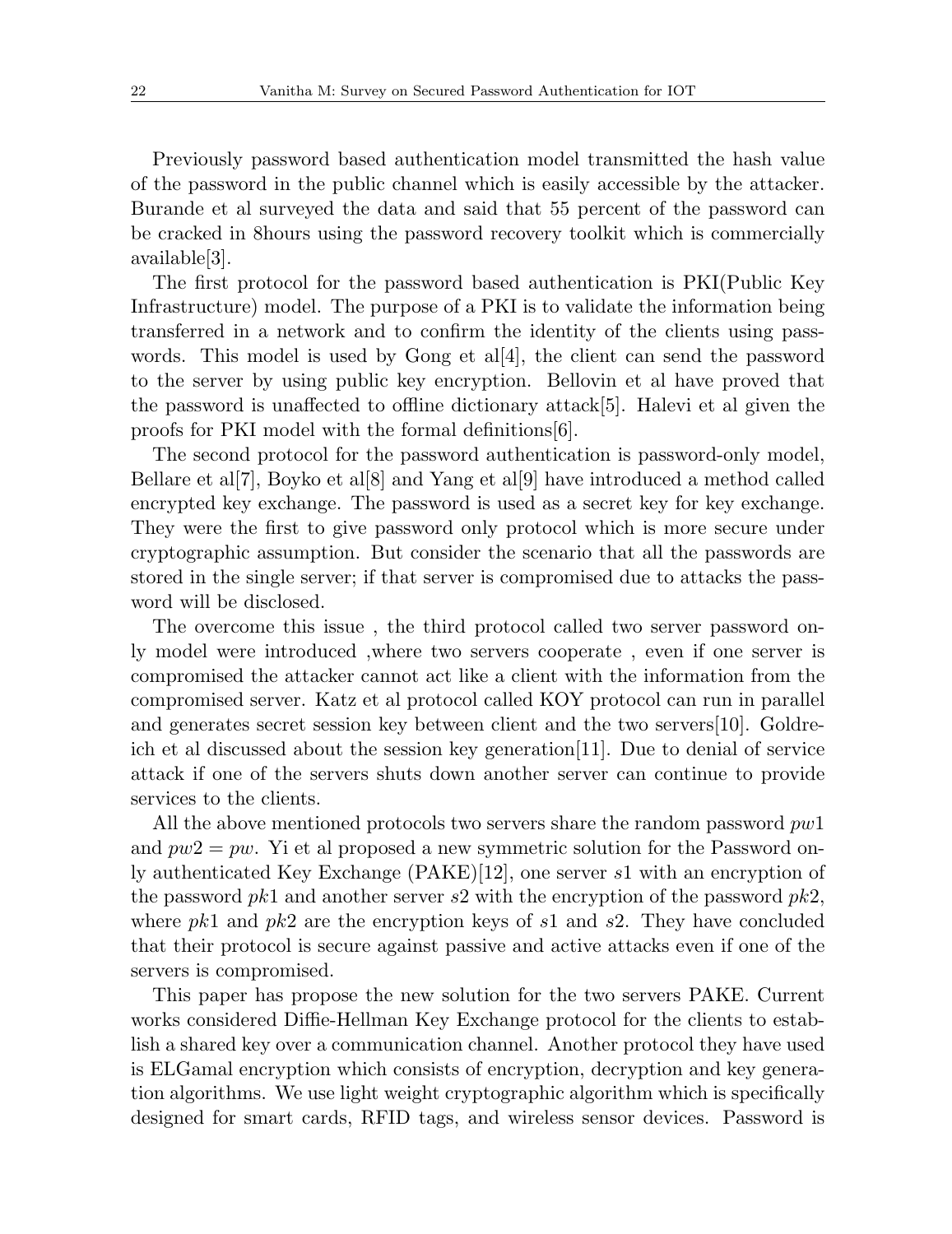divided in to two halves, one in server1 and second in server2. Both the servers are not aware of each others encryption keys. Security analysis has shown that our protocol is secure against the attacks like smart card loss attack, forgery attack and DOS attack. Moreover proposed work have improved the efficiency of the system by reducing the execution speed as well as the memory occupied by the algorithm is also reduced.

The paper is organized as follows, section 2 introduces related work, and light weight cryptographic algorithm named Humming Bird algorithm in section 3 and section 4 discusses the proposed work, section 5 shows the security analysis and last section deliberates the conclusion.

#### **2 Related work**

Password-authenticated key exchange is an authentication method where a client and a server who share a password and verify each other with that password and both will agree on a cryptographic key discussed by Katz et al[13]. Passwords which are required to verify the clients are stored on a particular server. If the server is cooperated, due to some horrible operations like hacking or fixing a Trojan horse, passwords which are stored in the server gets discovered. To overcome this problem, Ford et al proposed the threshold password authenticated key exchange with n servers [14]. Di Raimando et al proposed a protocol [15], which requires 1*/*3 of the servers to be compromised. Brainard et al developed the first two server protocol with PKI based setting and implemented using the public key techniques such as SSL[16]. Katz et al proposed a KOY protocol with the proof of security[10]. Here two servers cooperate to authenticate a client and if one server is cooperated, the hacker still cannot act as a client with the evidence from the granted server. This protocol was based on Katz-Ostrovsky-Yung protocol called KOY protocol proposed by Katz[17]. In this protocol the client randomly choose a password pwC, and two servers A and B are delivered with random password parts pwC1 and pwC2 where pwC1+pwC2=pwC. At higher level this protocol can be seen as implementation of two KOY protocol, One between client and server A where server B helps for confirmation and one between client and server B where server A helps for confirmation. KOY protocol is symmetric in the sense two servers correspondingly contribute to the authentication and key exchange. This protocol is secure under passive adversaries but everyone roughly performs twice work as KOY protocol. In order to be secure from active attacks the user work remains same but the servers work increases by 2-4 times. The advantage of KOY protocol is its structure and its disadvantage is ineffectiveness of practical use. Subsequently in 2005, Yang et al[18] system built on Brainard et al.[16] work, Yang et al suggested an asymmetric setting, where a service server, interacts with the client and a back-end server called control server. Control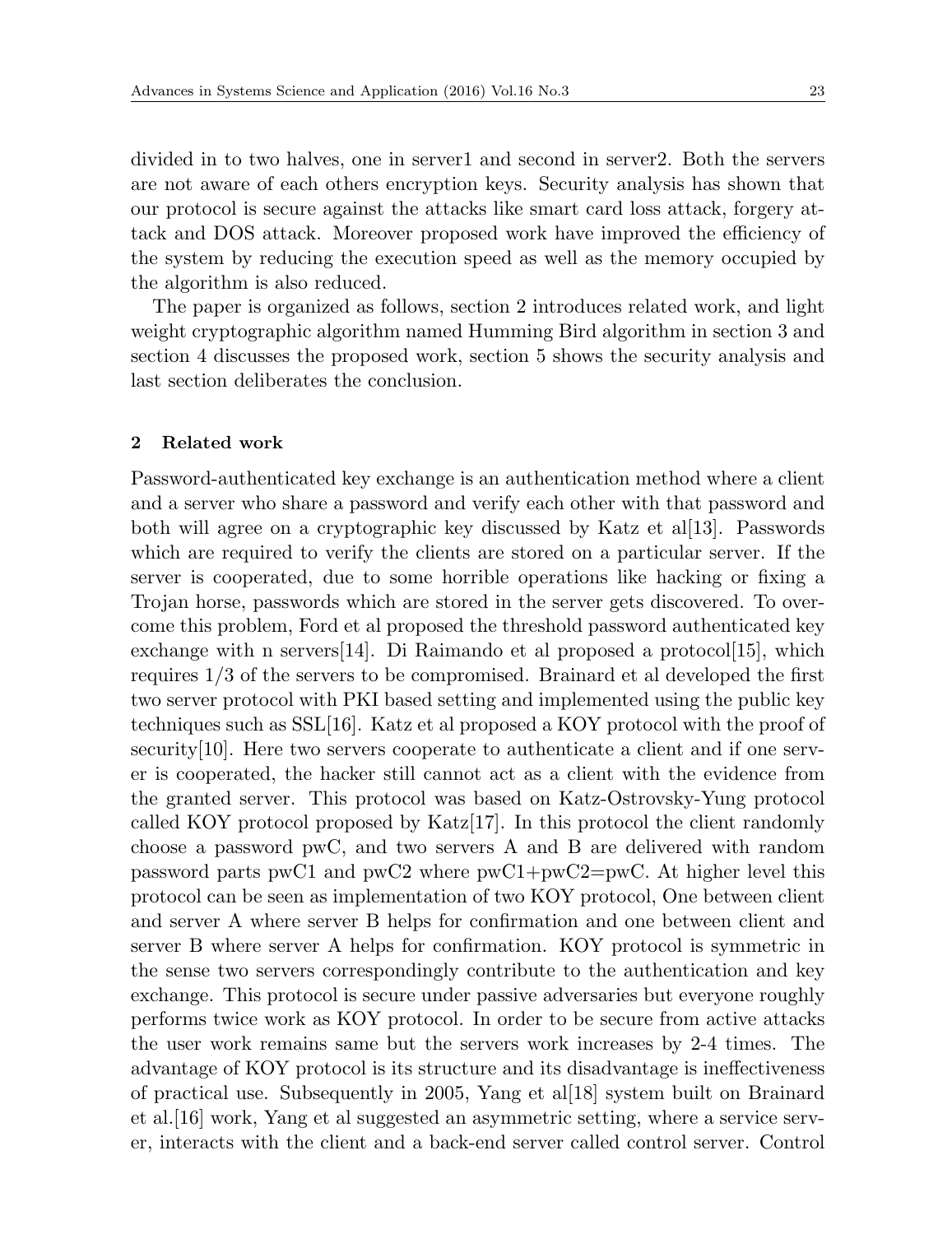server helps service server with the authentication, and only service server and the client decide on a secret session key in the end. They suggested a PKI based asymmetric two-server PAKE protocol in 2005 and several PAKE protocols has been proposed.

Recently in 2013, Yi et al proposed a two server Password-authenticated key exchange (PAKE) will share a password between the client and two servers for authentication[12]. So it is difficult to hack both the servers because if one server is compromised , the attacker wont pretend to be the client on other server. They proposed a solution for two-server PAKE, where the client found a different cryptographic keys with the two servers and it runs in parallel and is more efficient. In their protocol they have proved  $H(K1, 1) \bigoplus b1 = H(K1, 1) \bigoplus (H(K1, 0) \bigoplus h1) =$ *h*1, the server1 accepts the message M6 and computes the secret session key  $sk1 = sk1$  because  $k1 = k1$ . Also they proved that their protocol is secured against the active and passive attacks in case that one of the two servers is compromised.

#### **3 Preliminaries**

#### *3.1 PRESENT Algorithm*

PRESENT is a lightweight block cipher designed by Bogdanov et al[19], the algorithm is notable for its compact size i.e., 2.5 times smaller than AES algorithm. Light weight algorithms are suitable for constrained environments such as RFID tags, smart cards and sensor networks.

Following pseudocode shows that each of the 31 rounds consists of an XOR operation to familiarize a round key  $K_i$  for  $1 \leq i \leq 32$ , where  $K_{32}$  is used for post-whitening, a linear bit wise permutation and substitution layer. It uses a single 4-bit S-box , which is applied 16 times in parallel in each round.

genRoundKeys()

for 
$$
i = 1
$$
 to 31 do  
ARkey(STATE, $K_i$ )  
shlayer(STATE)  
player(STATE)

end for

#### ARKey(STATE,*K*32)

In applications that claim efficient use of space, the block cipher will be implemented as encryption-only. In this way it can be used for challenge-response authentication protocols, it could be used for both encryption and decryption by using the counter mode. Taking such considerations into account so decided to make present a 64-bit block cipher. It supports both encryption and decryption is smaller than an encryption-only AES and produces an ultra-lightweight solution. The encryption sub keys can be calculated *on-the-fly* .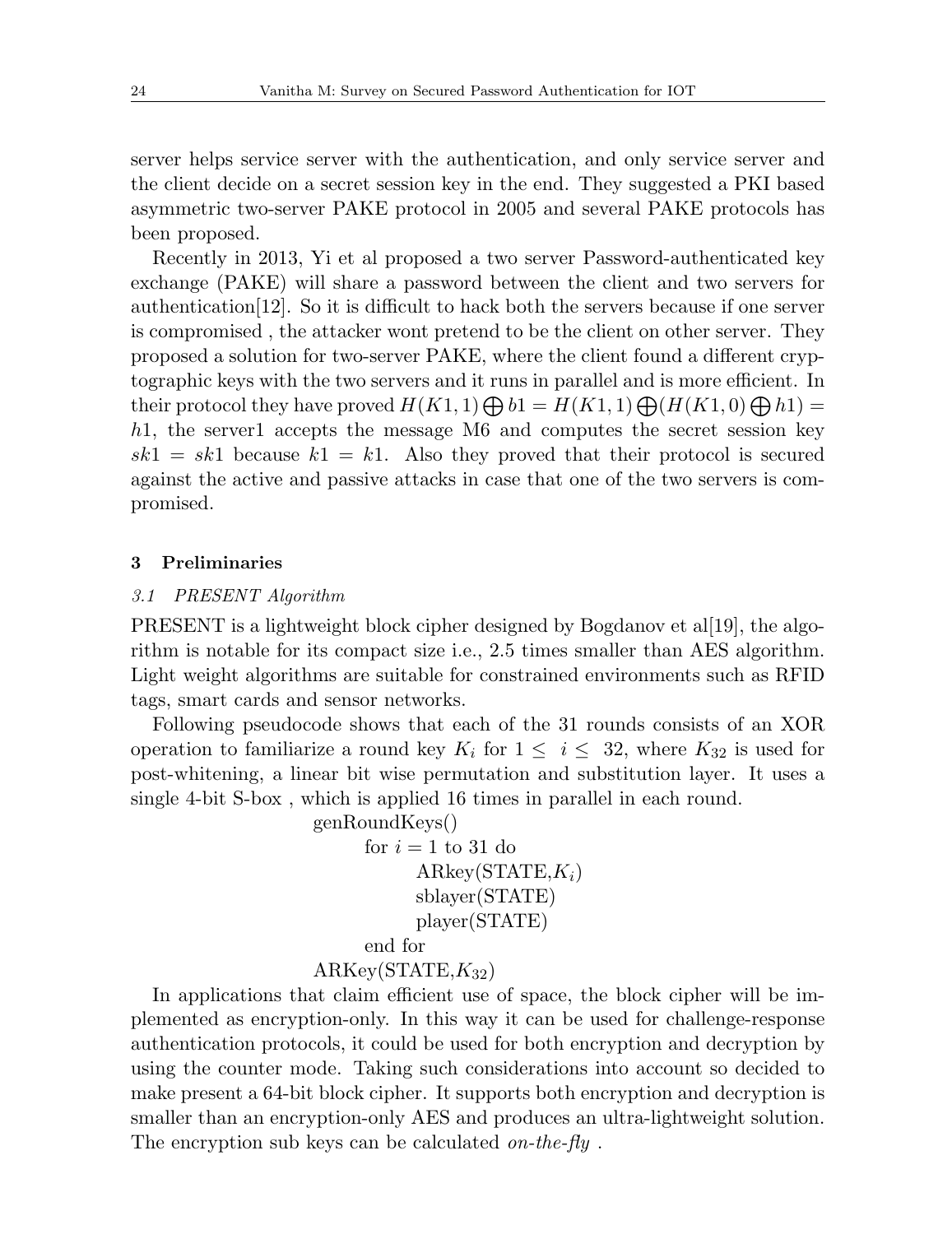**Differential cryptanalysis.**The case of differential cryptanalysis is captured by the following theorem discussed by Biham[20].

**Theorem 1.**Characteristics that involve 10 Sboxes over 5 rounds. The following two-rounds involves two S-boxes per round and holds with probability 2*−*<sup>25</sup> over five rounds.

> $\Delta = 0000000000000011$ *→* 0000000000030003  $\rightarrow 00000000000000011 = \Delta$

**Linear cryptanalysis.**The case of the linear cryptanalysis of present algorithm is handled by Wang[21] in the following theorem.

**Theorem 2.**Let *ε*4*<sup>R</sup>* be the maximal bias of a linear approximation of four rounds of present.Then  $\varepsilon_{4R} \leq \frac{1}{2^6}$  $\frac{1}{2^7}$ . The theorem is formally proved in A. Bogdanov1 et al[19] paper, and it is used directly to bound the maximal bias of a 28-round linear approximation by

$$
2^6 \times \varepsilon_{4R} = 2^6 \times (2^{-7})^7 = 2^{-43}
$$

Therefore a cryptanalyst need only approximate 28 rounds in present to mount a key retrieval attack, linear cryptanalysis of the cipher would require of the order of 284 known plaintext/cipher texts. Such data requirements exceed the available text.

# *3.2 Humming Bird Algorithm*

Hummingbird, which is recently designed by Smith et al[2] is an ultra-lightweight cryptographic basic for encryption and authentication in severely resource-constrained devices like passive RFID tags. It is an elegant combination of a block cipher and stream cipher with a 16-bit block size, 256-bit key size, and 80-bit internal state. The size of the key and the internal state of Hummingbird provide a security level which is adequate for many RFID applications. Moreover, Hummingbird is resistant to the most common attacks to block ciphers and stream ciphers including differential and linear cryptanalysis, structure attacks, algebraic attacks, birthday attacks and cube attacks.

# **Hummingbird Encryption Process**

**Differential Cryptanalysis:** Here  $E_k(x)$  denote the encryption function of Hummingbird with 256-bit key K. Recall that  $E_k(x)$ , denotes the 16-bit block cipher encryption . Then  $E_k(x)$  is the composition of four  $E_k(x)$ . For a function  $F(x)$  from  $F_2^m$  to  $F_2^m$ , the differential between  $F(x)$  and  $F(x + a)$ , where + is the bit-wise addition by  $D_F(a, b)$ , is given by

 $D_F(a, b) = |x|F(x) + F(x + a) = b, x \in F_2^m$ 

Engels et al proved that, the differential of  $E_k(x)$  has the same upper bound as  $E_k(x)$ , the block cipher component in  $EK[22]$ . They have tested the reduced version of Hummingbird for more instances of different pairs. From those experimental results, the standard differential cryptanalysis method is not valid for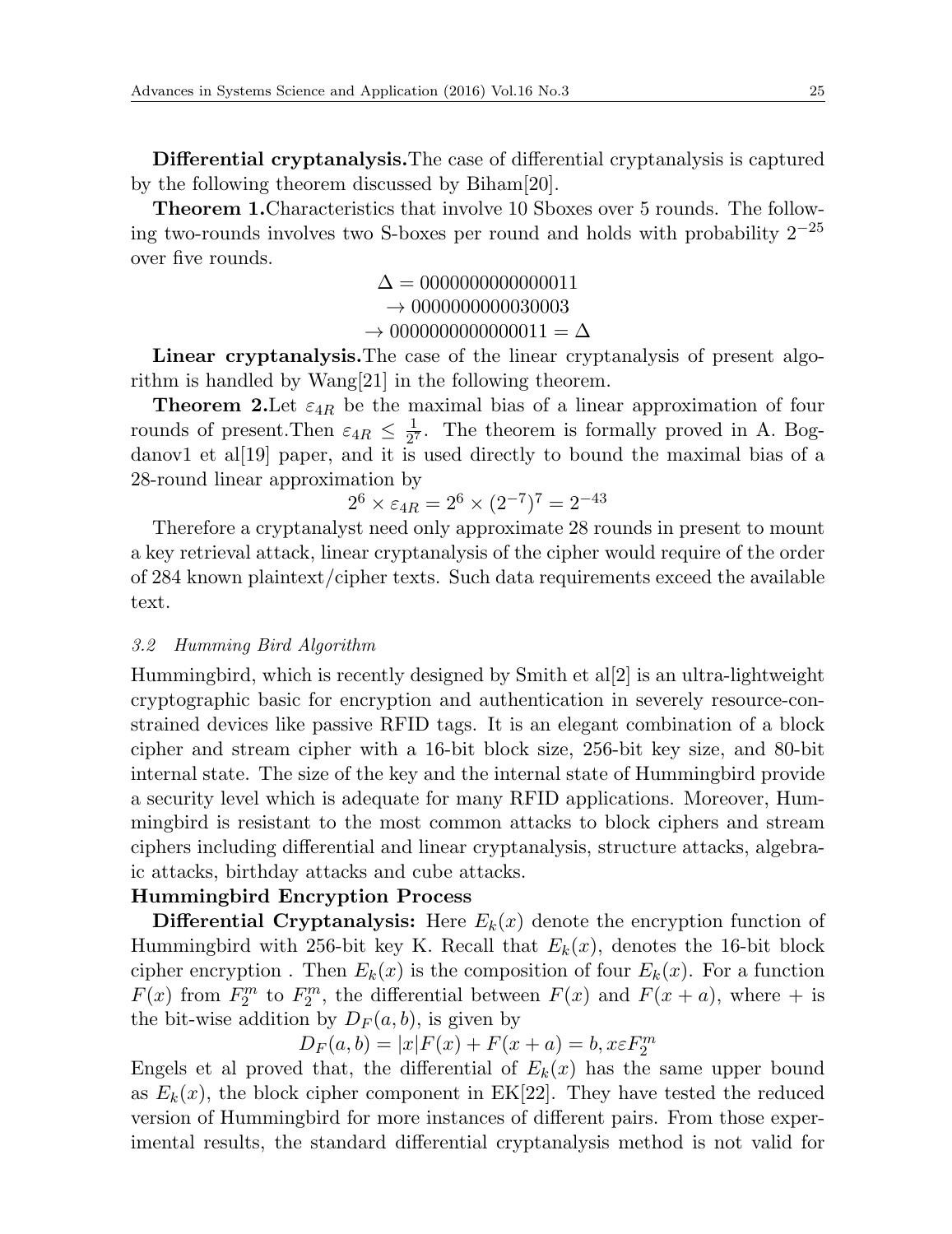#### **Table** 1 Add caption

*Algorithm : Encryption Process Input: A 16-bit plaintext*  $PT_i$  *and four rotors*  $R_i^a(i = 1, 2, 3, 4)$ *Output: A 16-bit cipher text CT<sup>i</sup> [Block Encryption] 1:*  $V12_a = ESR_1(PT_i + nR1_a)$ 2:  $V23_a = ESR_2(V12_a + nR2_a)$ *3: V* 34*<sup>a</sup>* = *ESR*3(*V* 23*<sup>a</sup>* + *nR*3*a*)  $4: CT_i = ESR_4(V34_a + nR4_a)$ *[Internal State Updating]*  $5: LFSR_{a+1} \leftarrow LFSR_a$ *6:*  $R1_{a+1} = R1_a + nV34_a$ *7*:  $R3_{a+1} = R3_a + nV23_a + nLFSR_{a+1}$ *8:*  $R4_{a+1} = R4_a + nV12t + nR1_{a+1}$ *9: R*2*a*+1 = *R*2*<sup>a</sup>* + *nV* 12*t* + *nR*4*a*+1 *10:return CT<sup>i</sup>*

Hummingbird with time complexity.

**Linear Cryptanalysis:** For the linear cryptanalysis of  $E_k(x)$ , consider  $|E_k(a, b)|$ , the absolute value of the Walsh transform of  $E_k(x)$ , where

 $E_k(a, b) = \sum_{x \in F_2^{16}} -1 \le a, E_k(x) \le b, x > a, b \in F_2^{16}, a \ne 0$ 

where  $\langle x, y \rangle$  is the inner product of two binary vectors x and y. The absolute value of the Walsh transform of encryption function could be limited by the square root of  $2^{16}$ . So, Hummingbird is resistant to linear cryptanalysis attack in IOT applications.

#### **4 Novel Protocol for Two-server Password only Authentication**

In this work , used two different light weight cryptographic algorithms for encrypting the passwords in two servers. Algorithms such as PRESENT and Humming Bird help to encrypt the password and store it in the servers. Two servers jointly work to authenticate the client and offer services proposed by Yang et al[23]. Client broadcast the message to both the servers , the servers cooperate to authenticate the password. Our protocol uses two different algorithms so it will be very hard for the attacker to break because even if one of the servers is compromised its very difficult to hack the other one. Our model used more efficient algorithm which is specially designed for the resource constraint devices when compared to the other. The protocol runs mainly in three stages Initialization, Registration and Authentication. Fig.1 explains the working process of password authentication.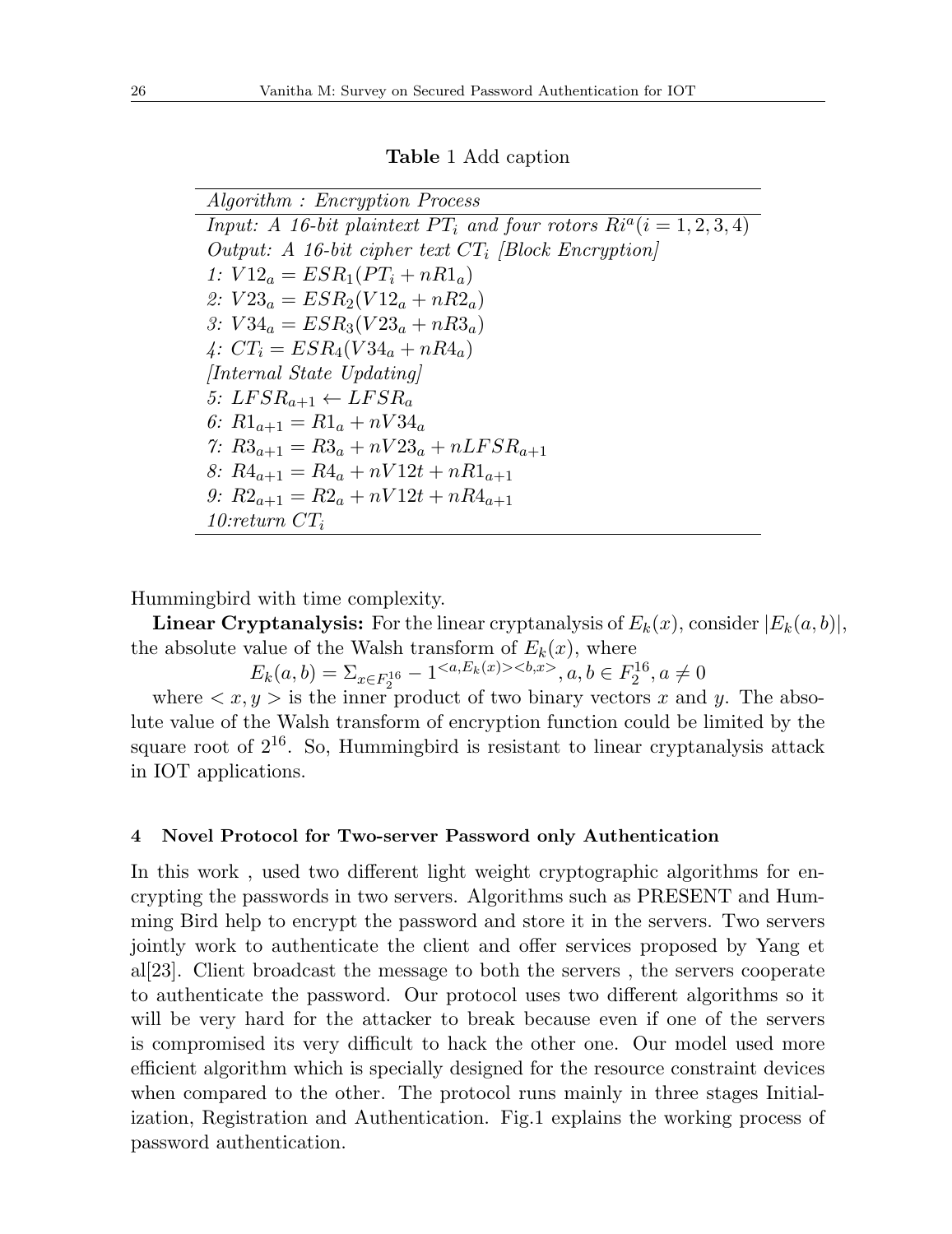

**Fig.** 1 Working process of proposed work

1. Server1 initialises runs PRESENT and sends its secret key of server1 to client.

2. Server2 initialises runs Humming Bird and sends its secret key of server2 to client.

3. Server1s secret key and sever2s secret key are received by client.

4. Client Registers to server1 and sends information after encrypting using secret key of respective server to respective server. The password is separated and sent to server1 and server2.

- 5. Id and pwd1 is sent to server1.
- 6. Id and pwd2 is sent to server2.
- 7. User logins to server1 with his registered id and password.

8. Server1 and server2 communicates each other and server2 receives the full password and compares with user entered password. Returns success if password matches else returns FAILURE.

### *4.1 Initialization*

The server then performs the following operations.

- 1. The server1 S1 generates the secret key according to PRESENT algorithm.
- 2. The server2 S2 generates secret key according to Humming Bird algorithm.
- *4.2 Registration*

Before authentication, each client C is essential to register to both S1 and S2 through different channels. First of all, the client C accesses the secret key of both servers S1 and S2. Next, the client C picks a password pwC and encrypts the password using the secret key. After that, the client C recalls the password pwC. The two secure channels are essential for all two server PAKE protocols, where a password is encrypted by means of two different secret keys, which are safely broadcasted to the two servers, during registration. Although, the idea of private key cryptosystem, the encryption key of one server should be unfamiliar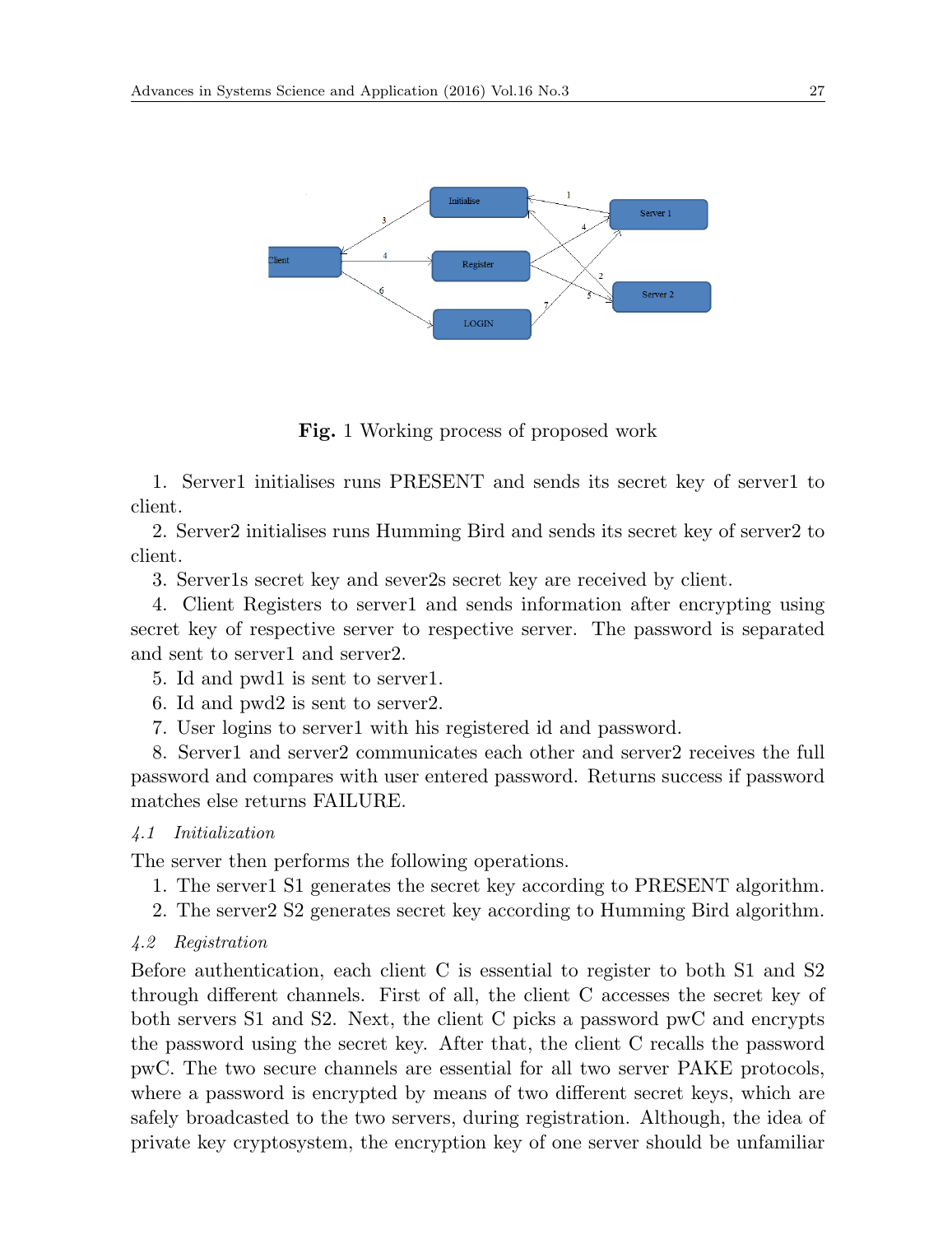to another server and the client needs to memorize the secret code or password just behind registration. The two servers S1 and S2 have settled on the password confirmation information of the client C during registration. The id of each client has to be unique.

#### *4.3 Authentication/Login*

1. The client C broadcast a request message M1 to the s1 server. The message includes the authentication information of the client and a nonce.

2. The two servers exchange messages M2 and M3 based on the authentication information gathered during the registration phase.

3. Now if the client is genuine (based on password check) then the client is allowed to have access. Else the request for login is denied.

Advantage is to achieve better performance because parallelism is used and it prevents replay attack because of nonce.

#### *4.4 Encryption*

1.Here the plain text is the password which is divided as per the two-server password only authentication and according to novel architecture each half of the passwords are encrypted by client using PRESENT and Humming Bird.

2.But the change here is the password are not sent to same receiver but are sent to different servers and they use different algorithms namely PRESENT and Humming Bird. The detailed process of encryption is illustrated in Fig.2.



**Fig.** 2 Encryption Process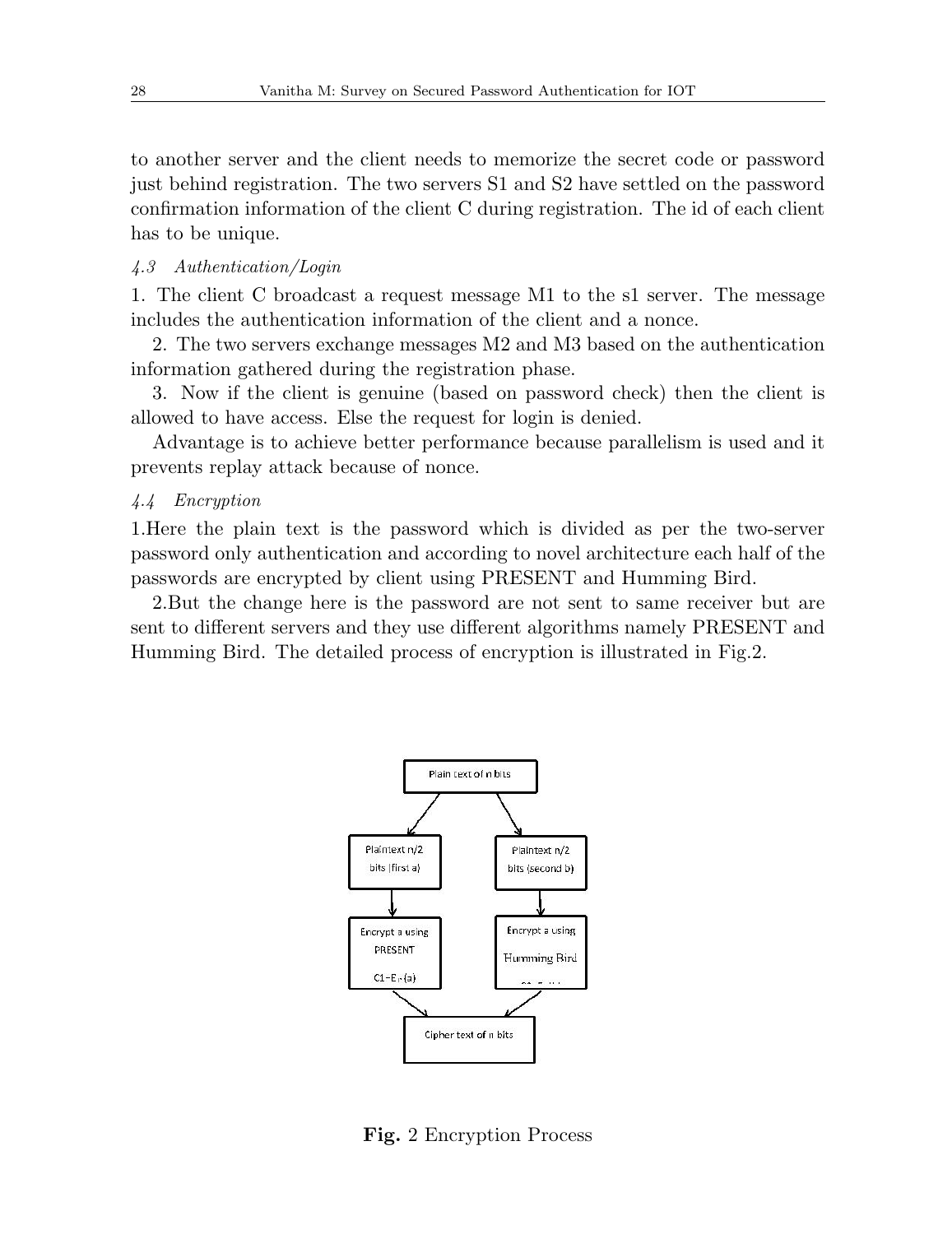# *4.5 Decryption*

Here the two parts of plain text are sent to different servers which use PRESENT and Humming Bird algorithms and these receive the respective plain text and decrypt them using PRESENT and Humming Bird. The two parts of plain text are merged only during LOGIN phase. The detailed process of decryption is illustrated in Fig.3.



**Fig.** 3 Decryption Process

# **5 Security Analysis**

# *5.1 Smart Card Loss Attack*

Suppose if the customer lost his/ her smart card, by accessing the storage medium the attacker can try to access the data. Then the attacker may try to use this information to login to the server. In out model its very hard to hack the password because passwords are divided and stored in two different servers. Our protocol is against to smart card loss attack.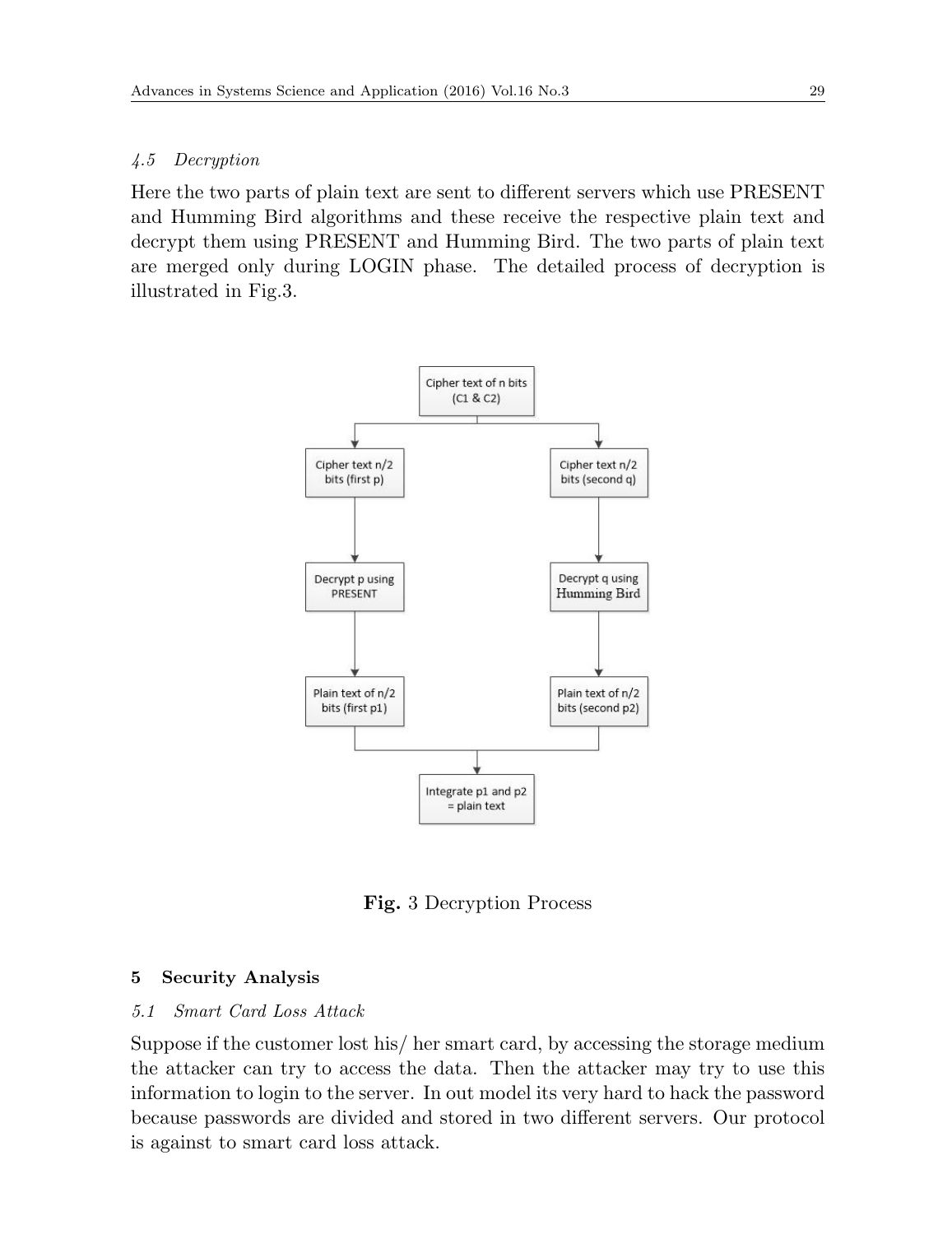# *5.2 DOS Attack*

Suppose an attacker has stolen the smartcard, and the attacker try to update the information. In that case our model is not vulnerable to the attacker because two different algorithms have been used. Even if one server is compromised the other server wont respond. Smart card will be logged if it exceeds the number of login attempt limit. Therefore out protocol can withstand DOS attack.

## *5.3 Forgery Attack*

The attacker cannot create legal login request and cannot act as an authorized user, because without knowing the users password the attacker has no way to get the exact value.

### **6 Conclusion**

This project presents a novel protocol for Two Server Password Only Authentication. This protocol is secure against many attacks in case if one of the servers is compromised still the intruder will not be able to gain access to the password because only half of the password will be revealed. The performance is also efficient because of the parallel computation. Therefore, our scheme is more suitable, particularly for applications which need enhanced security in the IOT environment since making use of efficient light weight cryptographic algorithm.

### **References**

- [1] T. Eisenbarth, S. Kumar, C. Paar, A. Poschmann, A. and Uhsadel, L. (2007), "A survey of lightweight-cryptography implementations", *IEEE Design* & *Test of Computers*, (6), 522-533.
- [2] Atzori, Luigi, Antonio Iera and Giacomo Morabito. (2010),"The internet of things: A survey", *Computer networks*, 54.15, pp. 2787-2805.
- [3] Burande, N. and Gumaste, S. V. (2013), "Survey on public key encryption for two server password only authenticated key exchange", Available at *http://www.schneier.com/blog/archives/2006/12/ realworld passw.html*.
- [4] Gong, L., Lomas, M., Needham, R. M. and Saltzer, J. H. (1993), "Protecting poorly chosen secrets from guessing attacks", *Selected Areas in Communications*,IEEE Journal on, 11(5), 648-656.
- [5] Bellovin, S. M. and Merritt, M. (1992), "Encrypted key exchange: Passwordbased protocols secure against dictionary attacks", *In Research in Security and Privacy, Proceedings*, 1992 IEEE Computer Society Symposium , pp. 72-84.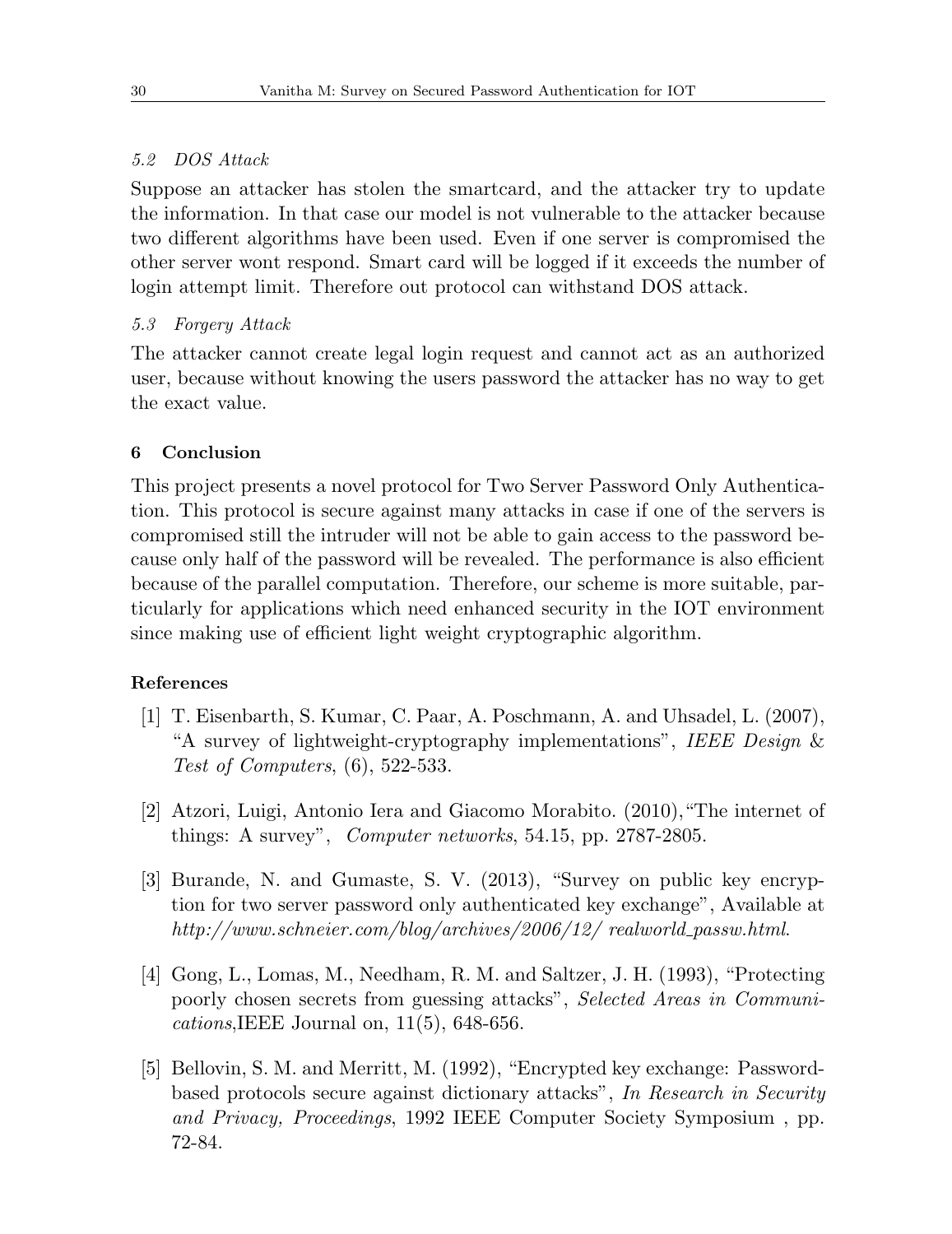- [6] Halevi, Shai and Hugo Krawczyk. (1999), "Public-key cryptography and password protocols", *ACM Transactions on Information and System Security (TISSEC) 2.3*, pp. 230-268.
- [7] M. Bellare, D. Pointcheval and P. Rogaway. (2000), "Authenticated key exchange secure against dictionary attacks", *Proc. 19th Intl Conf.Theory and Application of Cryptographic Techniques (Eurocrypt 00)*, pp. 139-155.
- [8] V. Boyko, P. Mackenzie and S. Patel. (2000), "Provably secure passwordauthenticated key exchange using diffie-hellman", *Proc. 19thIntl Conf. Theory and Application of Cryptographic Techniques(Eurocrypt 00)*, pp. 156-171.
- [9] Yang, Y. and Bao, F. (2010), "Enabling use of single password over multiple servers in two-server model", *IEEE 10th International Conference on In Computer and Information Technology (CIT), 2010*, Vol.34, pp. 846-850.
- [10] Katz, P. MacKenzie, G. Taban and V. Gligor,(2005), "Two-server passwordonly authenticated key exchange", *roc. Applied Cryptography and Network Security (ACNS 05)*, pp. 1-16.
- [11] Goldreich, O. and Lindell, Y. (2001), "Ession-key generation using human passwords only", *In Advances in Cryptology-CRYPTO 2001*, pp. 408-432.
- [12] Yi, Xun, San Ling and Huaxiong Wang. (2013), "Efficient two-server password-only authenticated key exchange.", *IEEE Transactions on Parallel and Distributed Systems*, 24.9,pp. 1773-1782.
- [13] Katz, J. and Yung, M. (2007), "Scalable protocols for authenticated group key exchange", *Journal of Cryptology, 20(1)*, Vol.18, pp. 85-113.
- [14] Ford, W. and Kaliski Jr, B. S. (2000), " Server-assisted generation of a strong secret from a password", *In Enabling Technologies: Infrastructure for Collaborative Enterprises, 2000.(WET ICE 2000). Procedings*, IEEE 9th International Workshops, pp. 176-180.
- [15] M. Di Raimondo and R. Gennaro. (2003), "Provably secure threshold password authenticated key exchange", *Proc. 22nd Intl Conf.Theory and Applications of Cryptographic Techniques (Eurocrypt 03)*, pp. 507-523.
- [16] Brainard, J. G., Juels, A., Kaliski, B. and Szydlo, M. (2003), "Ultralightweight cryptography for low-cost rfid tags: hummingbird algorithm and protocol, a new two-server approach for authentication with short secrets",*In USENIX Security*, Vol.3, pp. 201-214.